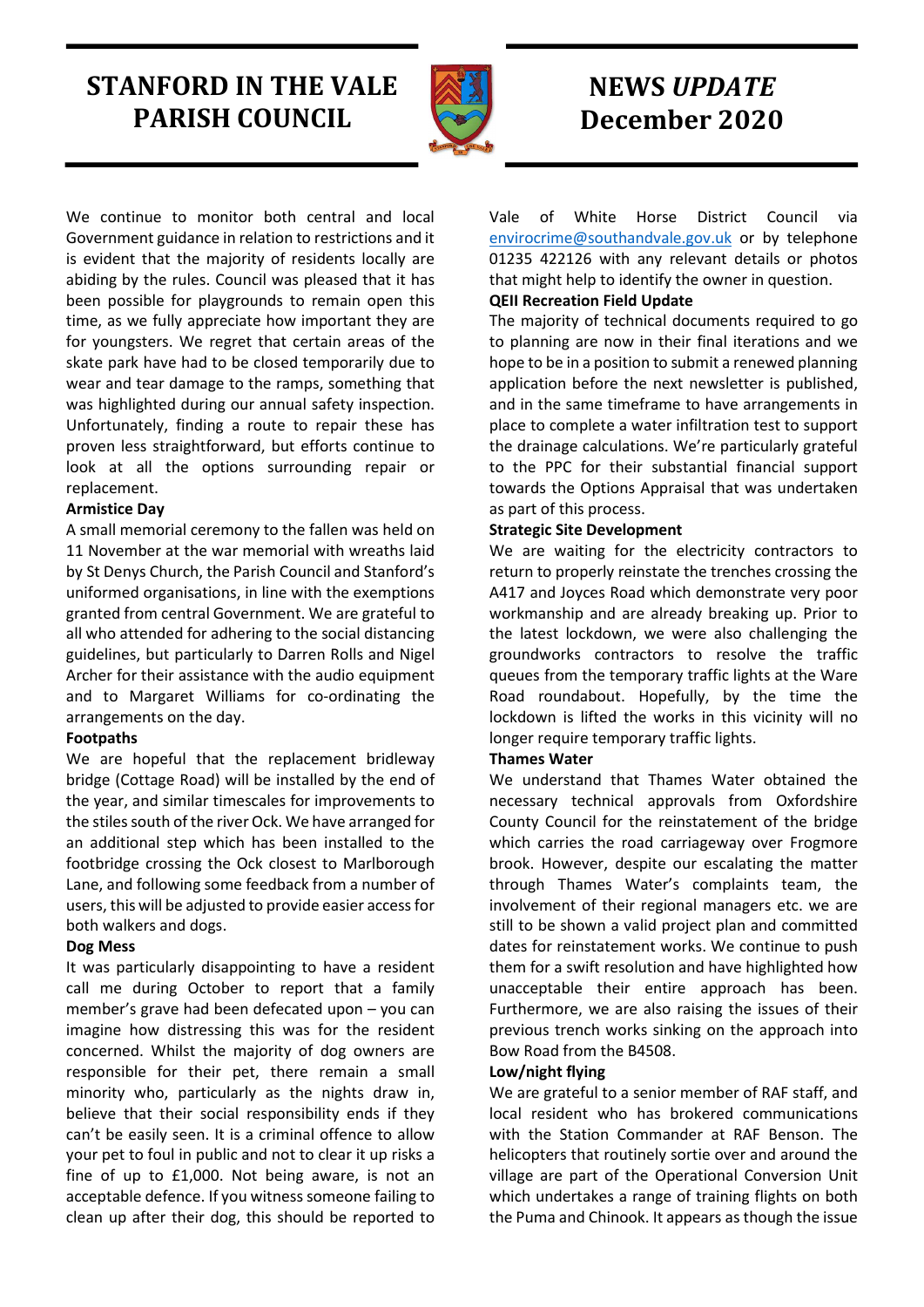may stem from airspace restrictions in the vicinity, which results in numerous sorties above the village. Whilst there may not be an obvious route to resolve this, the Station Commander has agreed that his team will look into whether any form of mitigation might be possible.

#### Peter Lewis

Chairman – Stanford in the Vale Parish Council plewis.sitv@gmail.com

### South Oxfordshire and Vale of White Horse District Councils

#### 01235 422400

www.southoxon.gov.uk | @southoxon www.whitehorsedc.gov.uk | @whitehorsedc

#### Dear town and parish council colleagues,

There are a lot of updates for you relating to Covid-19 support since we last wrote to you, including further government guidance for businesses. We'll start with information about the lockdown, and there are some other items of council business at the end.

#### COVID NEWS - Community Hub

We had a busy start to lockdown after we and the government both sent letters out to everyone on our list of Clinically Extremely Vulnerable (CEV) residents. We're now starting to get a picture of the level of support we will need to provide during the second lockdown, although we are making sure we'll have enough capacity should the situation change over time.

We've contacted all our voluntary groups and will stay in regular touch with them to let them know what we need from them, and that we're on hand to advise and support them where we can. On Monday and Tuesday alone, 63 CEV residents in South and Vale requested our support via the government's website.

We also had 70 emails directly to the council on those two days following our letter. We've contacted 672 people who had previously received government food parcels during the first lockdown, and we are now calling a few hundred residents who have only recently been added to the CEV list. Most of the people we've spoken so far are asking about financial support or just need help registering on the government's website.

As part of these initial calls, we have been able to link several people up with support from their local community groups, and we have also issued three food parcels ourselves directly to individuals who

needed immediate support. Please do continue to spread the word about our Community Hub, which is there for anybody who needs help, or feels like they might need it, through the lockdown and beyond.

As it can sometimes take a day or two for help to reach people, we're really keen to make sure people don't wait until they're desperate before contacting us, so please do emphasise this in any communications you do. The hub's details are:

- 01235 422600
- www.southoxon.gov.uk/communityhub
- communitysupport@southandvale.gov.uk

#### Open 8.30am-5pm Monday to Thursday and 8.30am-4.30pm on Fridays.

#### Business grants

We're currently finalising the details of the two new Covid-related business grants that we will be launching very soon in our districts. We will let you have the full and confirmed details as soon as they're ready to share. In the meantime, here's a quick update on them both.

### Closed businesses

We're currently finalising the application form for the grants scheme that's to help businesses that have been forced to close as a result of the lockdown. We will be launching this scheme on Monday.

This week, we have been working hard to identify as many businesses as possible who may be eligible for this grant so we can make the application and payment process more efficient. So far there are 1,714 businesses in South and Vale we've identified that we think are eligible, with another 63 that require further checks.

#### Additional Restrictions Grant

We're also expecting to launch the discretionary grants scheme known as the Additional Restrictions Grant on Monday. We'll provide the details as soon as they're finalised, but we're expecting this to be open to all businesses that won't be eligible for the closed business grants scheme outlined in the above article.

As ever, in the meantime, please signpost local businesses owners to our South and Vale Business Support website at: www.svbs.co.uk

#### What businesses can open during lockdown?

We have been contacted by a number of businesses looking for clarity on whether they are legally allowed to open or provide limited services during the current lockdown. While most businesses have found this out for themselves by now, you may also be approached for guidance.